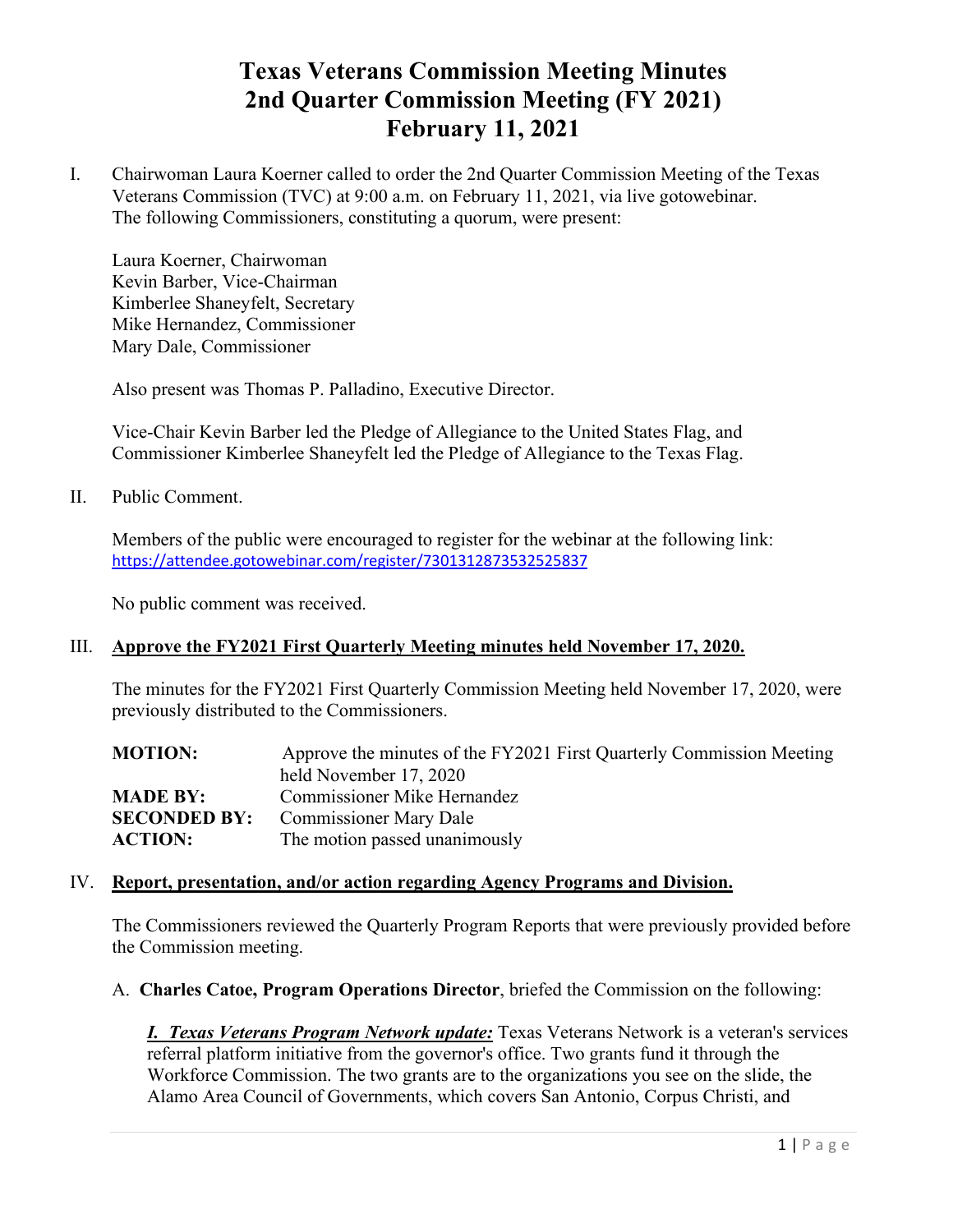Laredo. Additionally, Combined Arms covers Houston, Dallas, Fort Worth, Austin, and El Paso; TVC works with both. We started working with them last summer and are slowly rolling out, so we get this right and make sure that our services are available on these platforms to reach more veterans, and more veterans can be referred to us. The metrics that we have are from 1 January 2021 through 9 February 2021. Referrals sent by TVC show that internally our Claims Department has the highest use when entering referrals into their system. The time the case is created is when the veteran requests services. Then a case is created when somebody picks up and accepts the referral so that as it shows, there is just a little bit less than four days and then the final bar at the bottom is the duration of the service episode. The Combined Arms software tracks response time in hours instead of days and this response time is from when the referral is assigned to when contact is made with the veteran. Their standard has moved from 72 hours to 48 hours, and we're still within that 24 hours doing quite well. Next slide, please.

**II. Department Update:** We started our reconstitution during the last quarter. We began Phase one, which is the maximum of 25%; however, in late November, all the reconstitutions were paused due to the trends, and our staff returned to a work-from-home status. Your book shows where we had sent the staff physically back in the office with a reduced presence before we had to pause. By December, we pulled everybody back out.

- *a. Claims Department* has been working with the VA on new accreditation test bank questions, which were submitted during the past quarter and returned to us approved. Claims then worked very closely with the training and event management team to load the accreditation questions into our learning management system. The Claims Assistance Department also initiated monthly webinars for our Veteran County Service, since COVID started. These webinars provide 12 hours and 12 additional hours of training so the VCSO's can complete their annual required training.
- *b. Veterans Employment Services*. The increase in authorized full-time equivalents that you approved last summer was reported, and they are moving forward. This has allowed VES to advertise, interview, and onboard much-needed staff. They are making progress on increasing the total number of VES staff, and they have filled the five new district supervisors.
- *c. Veterans Education* also in this past quarter received a satisfactory from the VA on their performance over the past contract year; just so you know, satisfactory is the highest rating they give, so that's all that is possible for them. They did a great job getting there despite the challenges posed by the pandemic. That said, both their federal and state education programs are moving forward.

**III. Healthcare Advocacy:** Gary Lee, Director of Healthcare Advocacy, briefed the Commissioners on the Health Care Advocacy Department. They have been working in partnership with the Communications and Outreach Department. Elaine Zavala and her team did a wonderful job taking the information that the health care advocates throughout the state gathered from their respective facilities. We added information to the TVC website and created a web page dedicated to sharing information to veterans about the COVID-19 vaccinations. For those who were qualified to receive it, this information has been valuable. Our health care advocates continue to help with appointments, enrollment eligibility, VA and non-VA billing issues.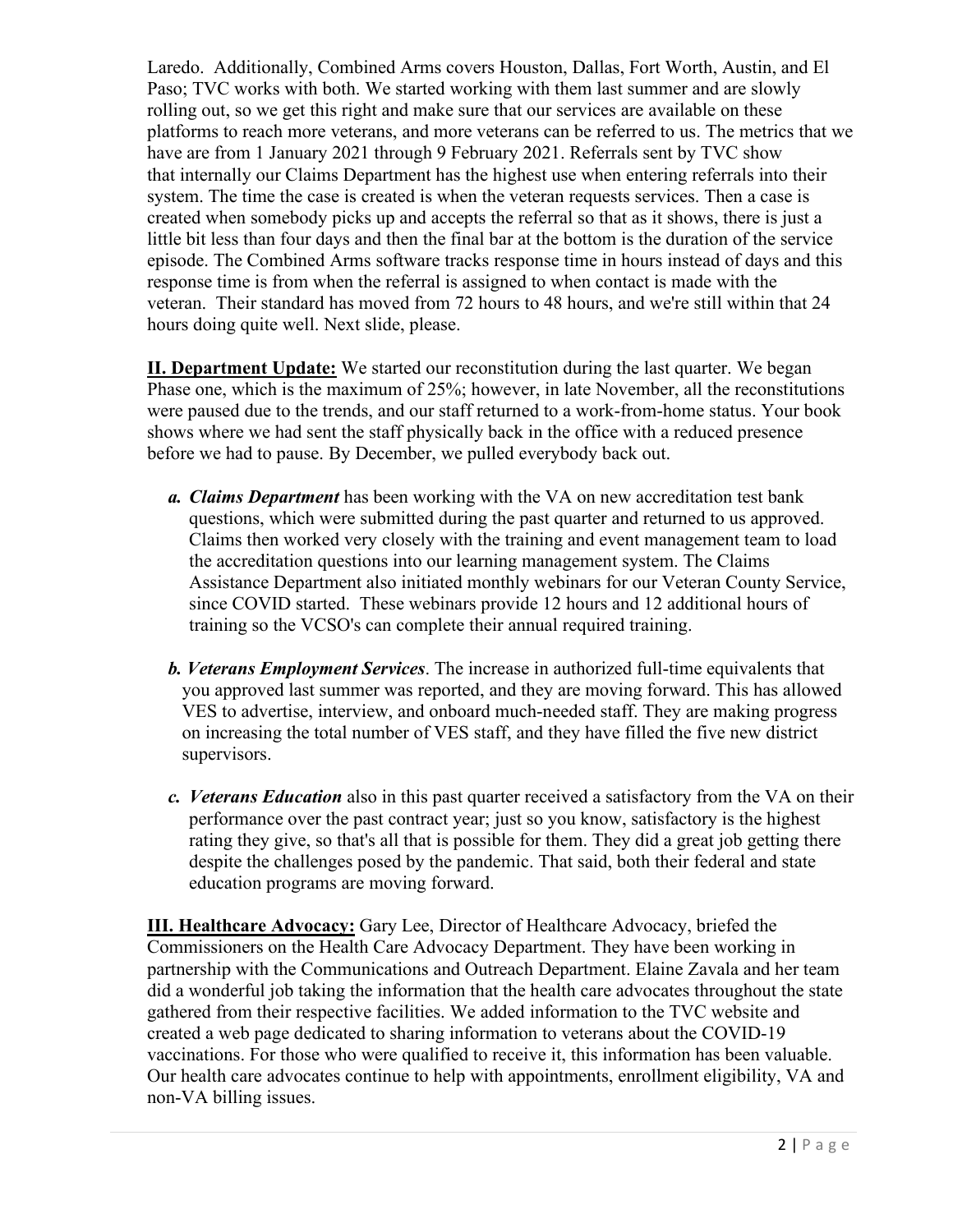**B. Thomas Palladino, Executive Director**, briefed the Commission on the following:

**I. FY2020 Performance Measures.** I want to briefly go over these with the Commissioners and anyone that's watching. We turn these in every two years to the Legislative Budget Board, and then we have performance measures on the agency. In November we usually, brief the Commissioners on the past fiscal year, there are 15 output measures that we currently measure, and there are key and non-key: we're focusing on the key. The way it works with Legislative Budge Board is that we have output measures and outcome measures that are key that we are measured on, and then there is non-key that we are not measured on. Because of COVID-19, we did not see as many veterans as we usually do; we still saw a good amount. We did not meet all of the performance measures goals. We met six out of the 15 output measures. If you look at the first one, it is an output measure representing the claims filed for disabled veterans; this measure indicates the number of new claims that we filed in a given quarter of the year. We highlighted the fourth quarter because the fourth quarter gives you the total, so you could see the goal was 113,909. Additionally, you can see the actual number of new claims filed per quarter. TVC started strong with  $32,477$ , a little over  $\frac{1}{4}$  of the goal. The number of new cases filed dropped, and at the end of the fourth quarter, TVC had filed a total of 96,029 claims which was 84% of the goal.

**II. New non-key measures**. The Sunset Advisory Commission came through and recommended that we have more outcome measures than output, and we agreed. The output measure mostly captures the number of services you get, whereas what we really want to know is what were the outcomes of those services received. Outcome measures show the percentages of success, so it's a better way to measure it.

**C. Shawn Deabay, Deputy Executive Director**, briefed the Commission on the following:

**I. Department Update:** I have a couple of brief notes about what is going on with my team before we get into the Sunset.

- *a.* **Women Veterans Program.** It is that time again for the annual Women Veterans Community Outreach campaign, which starts March 8th on International Women's Day. This campaign focuses on increasing awareness of support groups and providing information related to Family Services for women veterans who are single parents. The program is working on a short video to share on social media and our website; it's similar to last year's campaign, where the focus was to provide information to increase awareness for benefits and services available to women and increase the participation of women veterans in programs. That campaign was a Facebook ad that reached 825 women veterans and provided a quick guide to State and Federal resources.
- *b.* **Information Resources.** They have been working very, very hard on our servers. We want to ensure that we upgrade our servers to decrease vulnerabilities and increase efficiencies. Upgrading our website takes a lot of work, but they are doing a great job.
- *c.* **Communications.** They stay very busy, of course, with the veteran's radio spots. However, two big items are being addressed; one is the website I just mentioned and how slow it is. We are working with IRM to make sure the website gets faster and more efficient. Additionally, Charlie spoke about the Texas Veterans Networks and how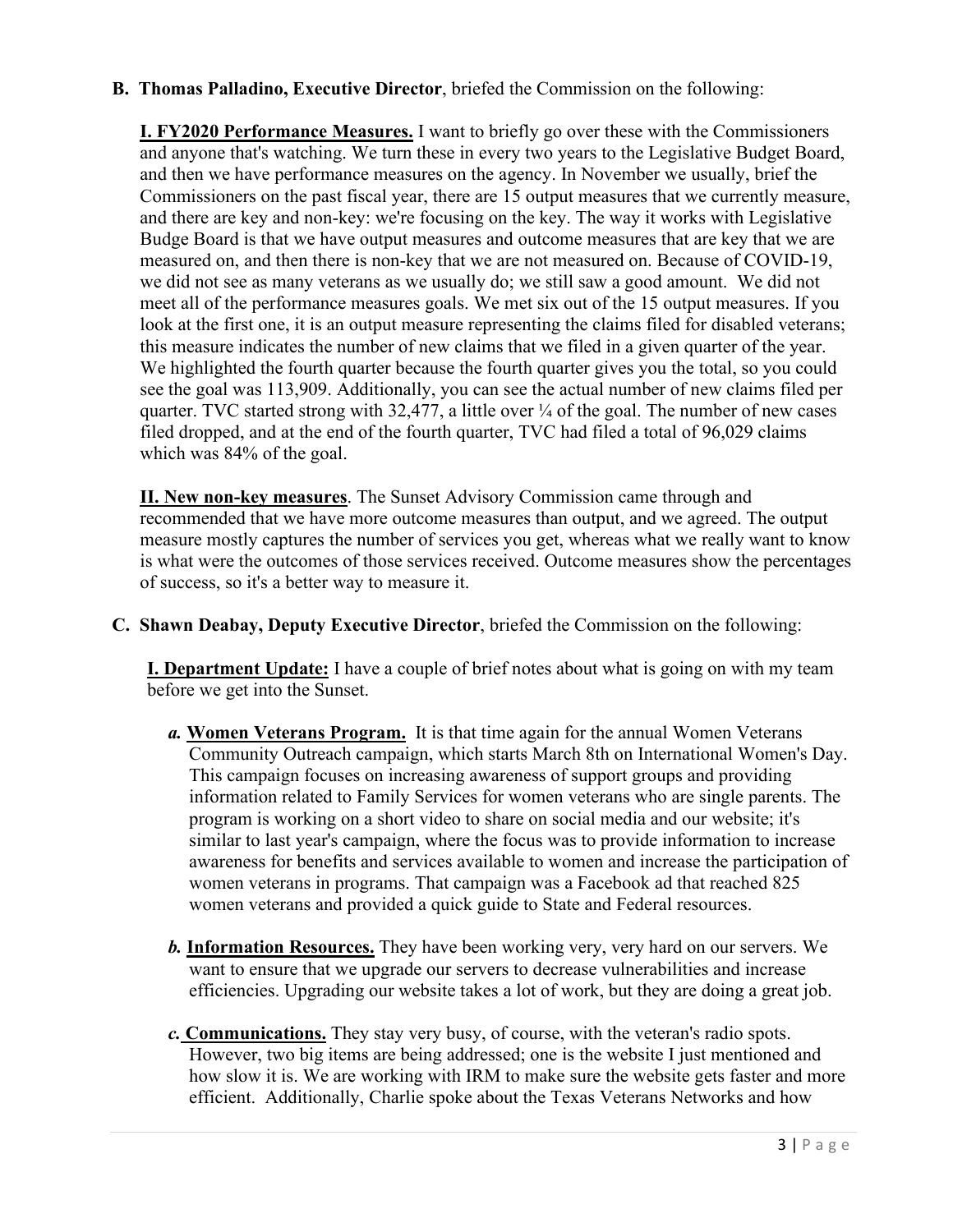super important it is to get the word out about them.

**II. Sunset Update:** Cruz Montemayor, the Agency Compliance Coordinator, will give a summary report.

Mr. Paladino and I virtually attended the Sunset Commission hearing, and the Sunset staffer presented the report to the Commission for the follow-up of all agencies. While there were questions on some agencies, there were no questions regarding the follow-up review for TVC. Mr. Paladino sent a letter to Sunset, which is in your binder under Item 4, under the Sunset tab, to clarify two items that Sunset annotated as partially implemented or in progress. Both items have been made explained and are now in compliance. The State Auditor's Office reviewed all 14 Sunset management recommendations and found them all to be complying. The SAO has released its report to the Sunset Commission as well. Moving forward, I am incorporating all Sunset, legislative, and management changes into the ongoing compliance review cycle to ensure we continue to stay in compliance. It was a team effort, a lot of work on behalf of many people, but I think we got it done and according to the Sunset Commission meeting that they had, there will be no further items on this until 2030, when we come up again for Sunset review. We should be in good shape, and we'll make sure we keep everything on track, ensuring that when 2030 comes along, whoever has the reins at that time will be in good shape.

# V. **Quarterly Reports from Veterans County Service Officer Advisory Committee.**

- **A. Ted Oats, Chairman VCSO Advisory Committee**, provided a summary of the Advisory Committee's activities since their last report to the Commission. He introduced the newly elected Chairman of the Committee, Spencer Kimball. Mr. Kimball addressed the Commissioners.
- **B. Kerry Reyna, Chair of Fund for Veterans Assistance**, provided a summary of the Advisory Committee's activities since their last report to the Commission.
- **C. Earl Newsome, Chair of Veteran Services**, provided a summary of the Advisory Committee's activities since their last report to the Commission.

# VI. **Report, Presentation, and/or action regarding VCSO Advisory Committee vacancy.**

**Shawn Deabay, Deputy Executive Director**, presented the Commissioners a report regarding the Advisory Committee Membership application process. If you remember, during the most recent ranking of applications this past fall, we ranked more applicants than needed to fill the vacancies at that time. The reason was to have a pool of people in case there were any vacancies throughout the year. I am so glad we did because Richard Sanchez recently resigned from the Veteran County Service Officer Advisory Committee. He will no longer serve as the Veteran County Service Officer for Refugio County, which is located in the Victoria area. In your folder, you will see the resignation letter for Richard Sanchez and Sasha Matthews' application along with her DD214. We recommend that Sasha Matthews, the Hays County Veteran County Service Officer, which is in the San Marcos area, finishes the term vacated by Mr. Sanchez based on the rankings that I had previously mentioned.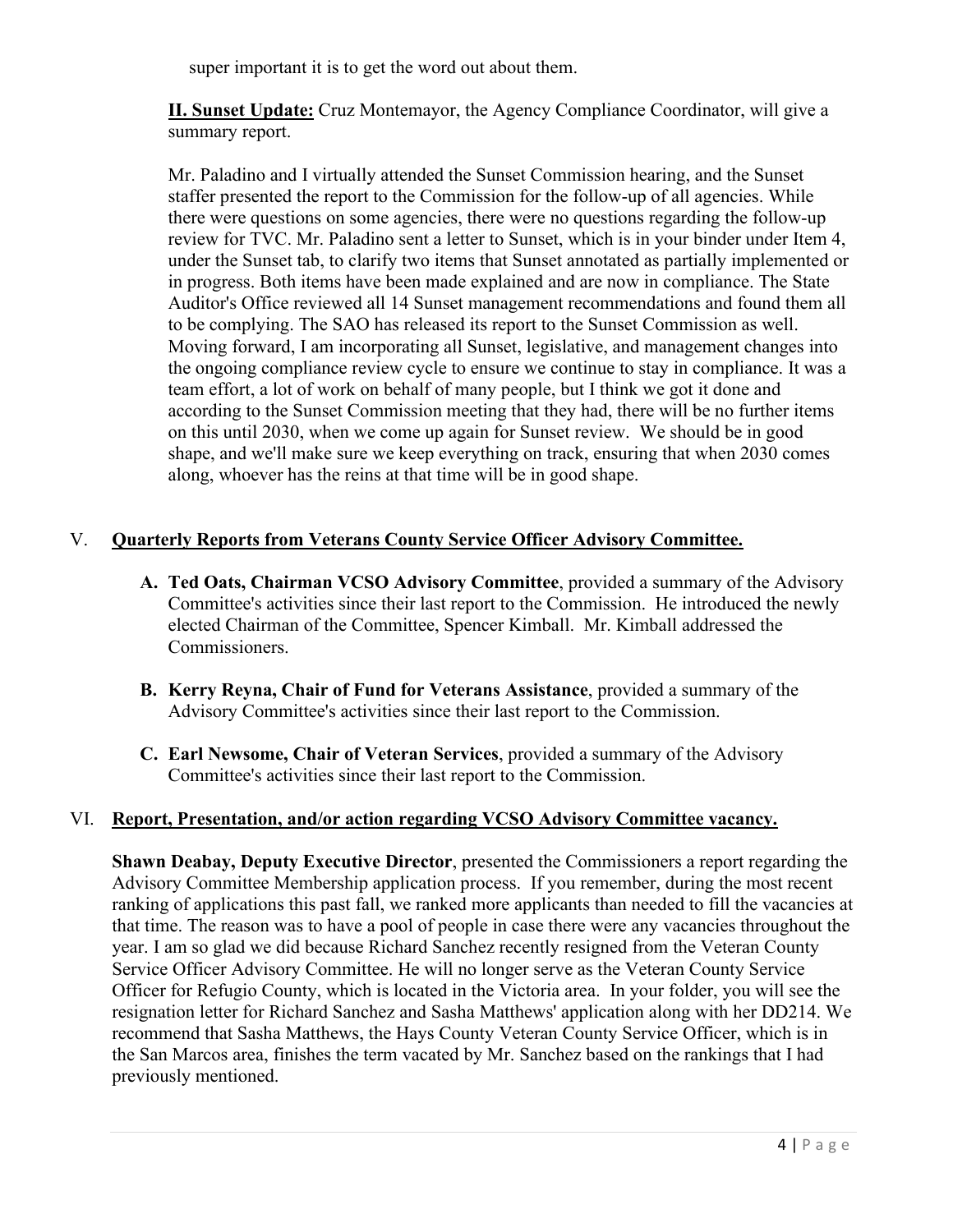| <b>MOTION:</b>      | Approve the Advisory Committee membership. |
|---------------------|--------------------------------------------|
| <b>MADE BY:</b>     | <b>Commissioner Mary Dale</b>              |
| <b>SECONDED BY:</b> | Secretary Kimberlee Shaneyfelt             |
| <b>ACTION:</b>      | The motion passed unanimously              |

# VII. **Report, presentation, and or action regarding Proposed Amendments to Administrative Rule 40 TAC §452.2. Advisory Committees.**

**Shawn Deabay, Deputy Executive Director**, presented the Commissioners the report. In your folder, you have a draft memo from our General Counsel, John Goodell, briefly outlining the proposed rule changes. You have the actual proposed rule change, with underlined proposed language and strikethroughs for the existing language proposed for deletion. This is the document I'll be referring to during my presentation. During the first Quarterly Commission meeting, we discussed a staggering issue within the Advisory Committee membership. The current rule does not allow flexibility to stagger membership terms, so to ensure we can stagger the terms on Advisory Committee membership, we would like to change the rule for 452.2. Also, since we are reviewing this section of the rule, we thought it would be prudent to analyze the entire. We are identifying three things that we feel need improvement, the first of which is the Chair term limit. Every January, the Advisory Committees go through, and they have an election for a Chair. Most of the time, nearly 100% of the time, unless they step down, the Chair remains for their entire term, so we wanted to propose a change to have a two-year limit, to have some freshness just for the leadership, and get some turnover.

The second part is for the vice-chair; they all have vice-chairs, but there was nothing in the rule to identify the vice-chair responsibilities, and we wanted to provide that guidance. We wanted to review the rule to address the staggering issue we had, especially with the new Veteran Services Advisory Committee. Currently, they all have the same term end date. The committee's voting members select the Chair and Vice-Chair of each Advisory Committee. The Committee Chair and Vice-Chair term lengths are one or two-year terms determined by the committee's voting members and are limited to two years of service as the Chair or Vice-Chair during their appointment. The Committee Chair determines each meeting's agenda; the Vice-Chair shall perform the Chair duties when the Chair is unavailable or unable to perform. The term of office for each member will be determined by the Commission to achieve staggering terms. If a member cannot complete his or her term or is removed by the Commission, the Commission shall appoint a qualified replacement to serve the term's remainder. If the recommended changes are approved, it will be posted on the Register for public comment for 30 days. Then, at the third quarterly Commission meeting, we will have the rule ready for your approval and adoption.

| <b>MOTION:</b>      | Approve the Proposed Amendments to Administrative Rule 40 TAC |
|---------------------|---------------------------------------------------------------|
|                     | §452.2. Advisory Committees.                                  |
| <b>MADE BY:</b>     | Commissioner Mike Hernandez                                   |
| <b>SECONDED BY:</b> | Secretary Kimberlee Shaneyfelt                                |
| <b>ACTION:</b>      | The motion passed unanimously                                 |

## VIII. **Report, presentation, and/or action to Propose the Review of Agency Rules: 40 TAC Chapter 460, Fund for Veterans' Assistance Program.**

**Jim Bracken, Director, Fund for Veterans' Assistance.** The General Counsel provided a summary of the request for review of agency rules, 40 TAC Chapter 460 (FVA). The proposed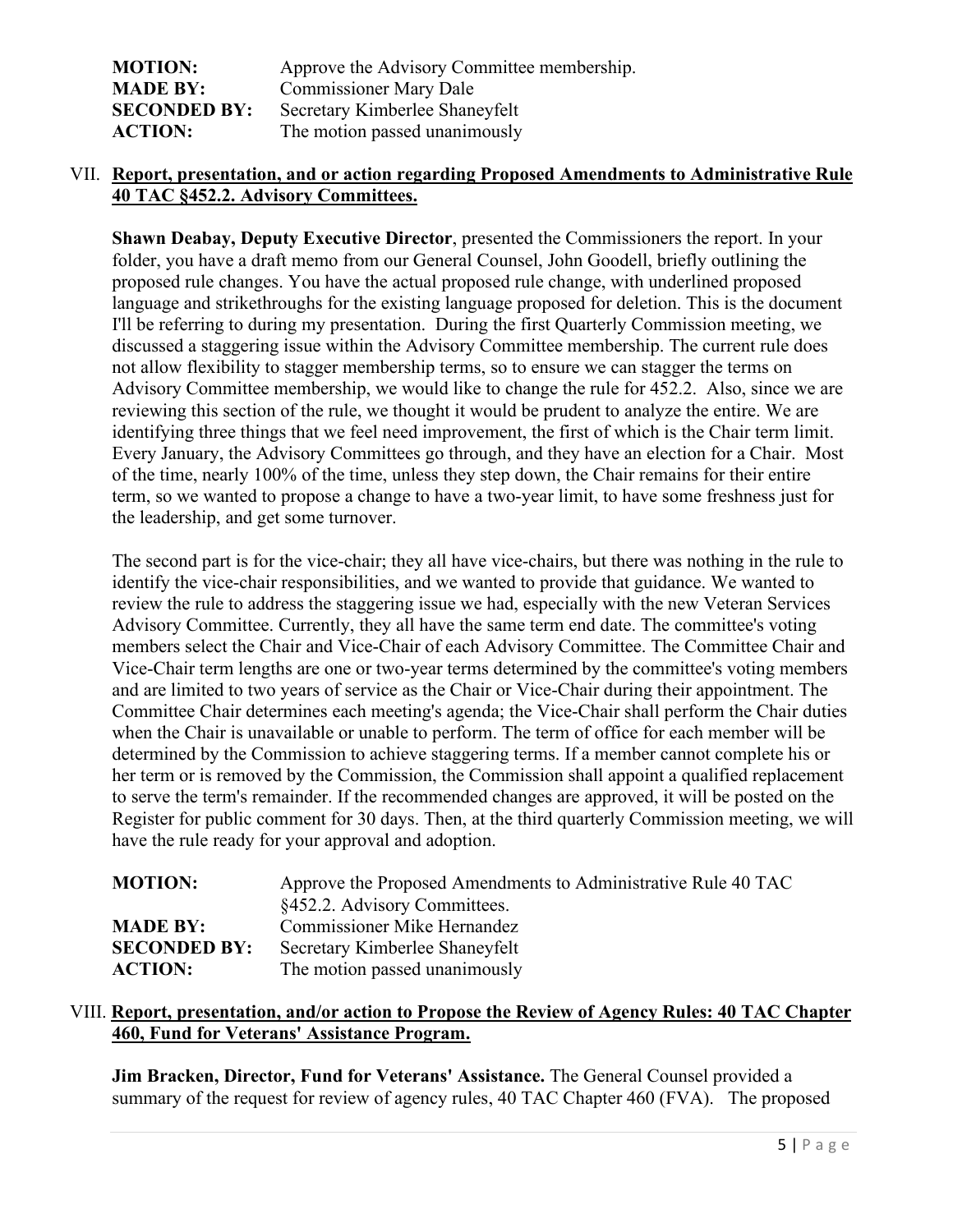amendments are made to eliminate redundant language and clarify the Fund for Veterans' Assistance Grant Program's objectives. The proposed rule amendments update obsolete references to provide current citations to the Code of Federal Regulations, providing a government-wide framework for grants management. Recent modifications now supersede previous federal regulations found in OMB Circulars to the Uniform Grant Guidance in the Code of Federal Regulations.

**§460.3. Applicant Eligibility**: Paragraph (a) adds the words "Any of" to avoid the perception that an entity applying for a grant must satisfy multiple subcategories and therefore ensure maximum participation in the grant application process. Subparagraph (a)(3) deletes specification of "private" to ensure inclusion of all IRS Code  $\S501(c)(3)$  non-profit entities. Subparagraph(a)(5) deletes "Non-profit organization authorized to do business in Texas with experience providing services to veterans," a redundant item to subparagraph (b)(4) and therefore unnecessary assuming deletion of "private" in subparagraph (a)(3). Subparagraph(b)(3) deletes the term "including" to allow for an interpretation that if a unit of state or federal government is not specified in the items that follow, they are eligible. Adding "research institutions" to provide the necessary specificity to prevent commission grants from funding research.

**§460.8. Grant Objectives:** Section 460.8(7) adds *Pro bono*, aligning the Rule to match the language defined in Texas Government Code §434.024(5). Section 460.8(8) deletes the term "development" to clarify the use of grant funding by professional services networks. Section 460.8(9) adds "veterans mental health treatment" to specifically address existing programs that meet treatment needs for Veterans Mental Health. Section 460.8(10) adds "participation in Veteran Treatment Court programs" to specifically address current participation in Veteran Treatment Court programs. Section 460.8(11) adds "home modification projects" to specifically address participation in home modification projects.

**§460.10. Limitations on Grant Funds:** Section 460.10(7) inserts language to avoid grantee reimbursement requests for expenses, which have no value or relevance to the grant project funded by the commission. Section 460.10(10) removes catchall provision to prevent any cost that is not allowable under the Grant Agreement, the Fund for Veterans' Assistance Fiscal guidelines, and State of Texas Uniform Grant Management Standards. Inserts language to prevent the use of grant funds for medical costs as well as lists examples of what medical costs might be. Section 460.10(11) adds language to prevent payment of stipends to beneficiaries, volunteers, students, interns, employees, and members of the board of directors is prohibited. Section 460.10(12) adds language preventing funding of capital assets located outside Texas to ensure that grant funding benefits remain inside the state. Section 460.10(13) contains language formerly located in §460.10(10). The new paragraphs contain catchall provisions to prevent any cost that is not allowable under the Grant Agreement, the Fund for Veterans' Assistance Fiscal guidelines, and State of Texas Uniform Grant Management Standards.

**§460.23. Fiscal Monitoring:** Section 460.23(c) deletes obsolete references to OMB Circulars A-87 and A-122 and replaces them with the updated reference to Title 2, Part 200 of the Code of Federal Regulations.

| <b>MOTION:</b>      | Approve the Review of Agency Rules: 40 TAC Chapter 460, Fund for |
|---------------------|------------------------------------------------------------------|
|                     | Veterans' Assistance Program                                     |
| <b>MADE BY:</b>     | Secretary Kimberlee Shaneyfelt                                   |
| <b>SECONDED BY:</b> | Vice-Chair Kevin Barber                                          |
| <b>ACTION:</b>      | The motion passed unanimously                                    |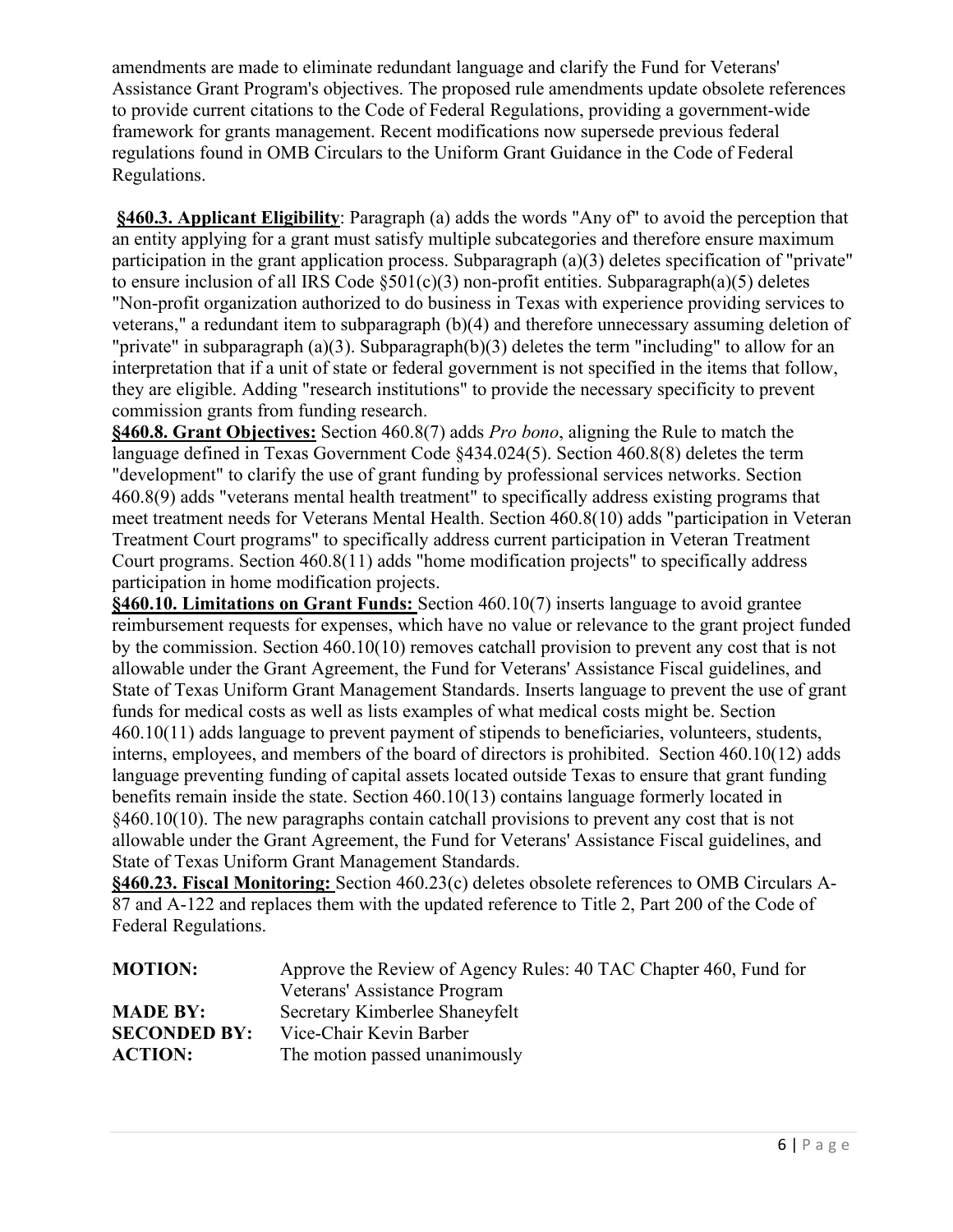# IX. **Report, Presentation, and/or action regarding the Appropriation Year 2021 First Quarter Operating Statement.**

**Michelle Nall, Chief Financial Officer**, provided an Agency Summary regarding Appropriation Year 2021, 1st Quarter Operating Statement, and a summary of the programs' financial activities since its last report to the Commission.

#### X. **Report, presentation, and/or action regarding 1st Quarter Donations.**

**Michelle Nall, Chief Financial Officer**, provided an Agency Summary regarding Appropriation Year 2021, 1st Quarter Donations. A donation of \$5000.00 was made, and it was noted that the funds go to the Fund for Veterans' Assistance program.

| <b>MOTION:</b>      | Approve the 1 <sup>st</sup> Quarter Donations |
|---------------------|-----------------------------------------------|
| <b>MADE BY:</b>     | <b>Commissioner Mike Hernandez</b>            |
| <b>SECONDED BY:</b> | Chairwoman Laura Koerner                      |
| <b>ACTION:</b>      | The motion passed unanimously                 |

## XI. **Report, presentation, and/or action regarding Internal Audits and the FY 2021 Annual Internal Audit Report.**

**Liz Meyers, McConnell, and Jones** provided reports to the Commissioners.

The first item in your materials is the FY2021 Internal Audit plan status. We have completed the data security audit, and we just started the Veterans Employment Services audit. We are on schedule to complete all the audit activities as approved.

The second item is a summary of the agency's Data Security Program audit. Our auditors pretty much determined that the Texas Veterans Commission has an effective data security program to protect its network, physical access, and data. The audit focused on security, cybersecurity controls, access controls, print controls, and destruction controls such as purging retention policies both for electronic and paper. The continuity of operations plan (COOP), also known as disaster recovery, describes a time for recovery and the pathway to maintaining remote work systems and technology.

We also performed a vulnerability scan to help the agency identify potential security weaknesses. We had no reportable findings or recommendations related to the internal controls or compliance, and we did provide management with recommendations related to their hardware.

#### XII. **Report, presentation, and/or action regarding the FY2020 Veteran Needs Assessment Study by the Texas A&M Public Policy Research Institute**.

**Jim Bracken, Director of Fund for Veterans' Assistance,** provided the reports to the Commissioners. Section 17, Chapter 434 in Title four of the Texas Government Code provides statutory requirements governing the Fund for Veterans' Assistance Program by statute. The Commission conducts a Needs Assessment every four years to identify the specific high priority, veterans' needs, and the services available to address those needs statewide. Based on the Needs Assessment Study results, the FVA grant programs and service categories are evaluated, prioritized, and modified if necessary to ensure grant funding is available to those organizations that can provide those high-priority services and needs for veterans and their families. In July 2019, TVC contracted with Texas A&M's Public Policy Research Institute PPRI to complete the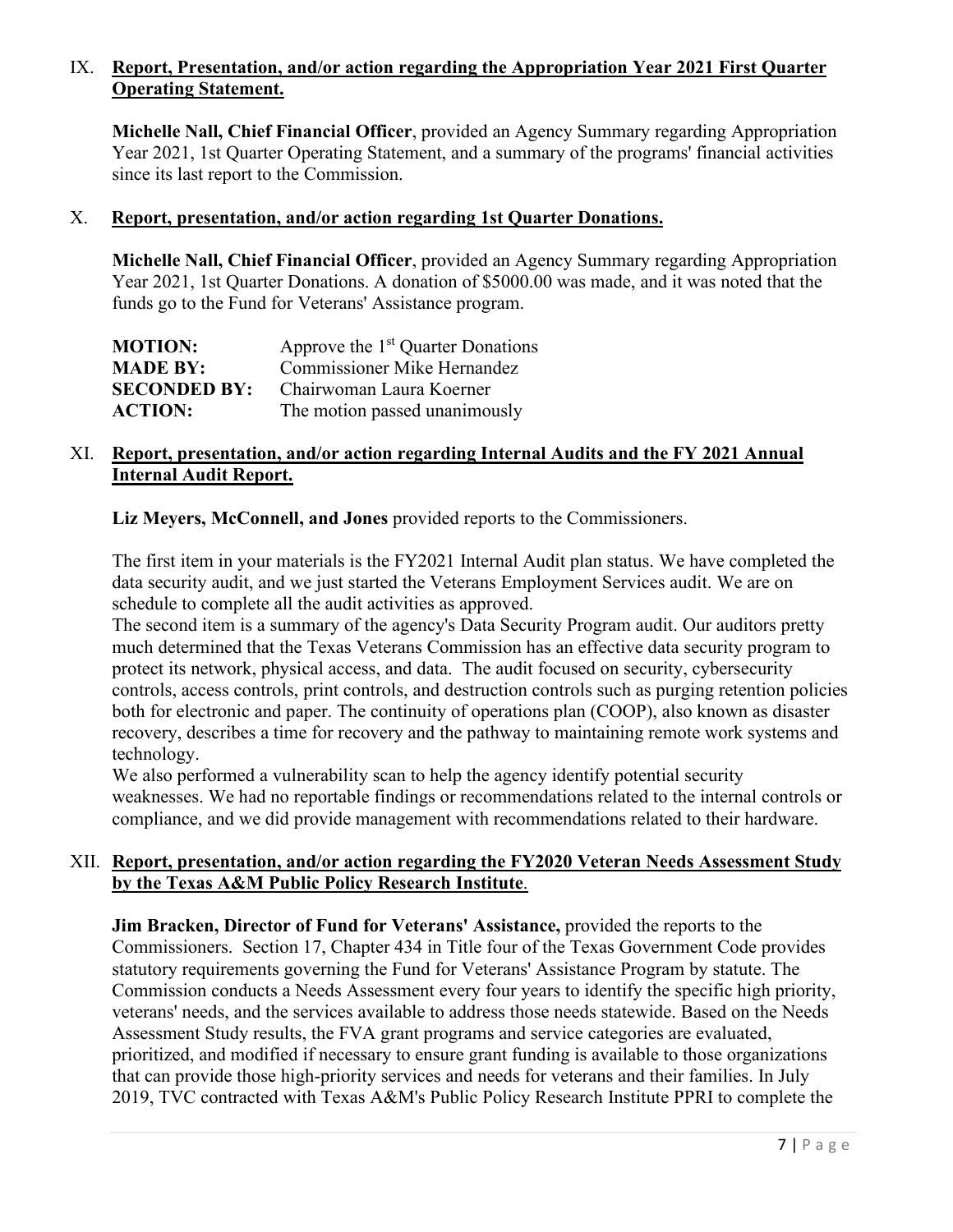2020 Needs Assessment Study. The study was extended by several months because of COVID, but on February 1st, PRI provided their preliminary final report to the Commission a few weeks ago. Our goal is to publish the final report at the end of this month per the statute. Please refer to Tab 12 in your binder materials. This report has been made available to the FVA Advisory Committee for consideration and reference as they review grant applications during the next several weeks in preparation for their recommendations.

**Nandita Chaudhuri, Ph.D.** (Principal Investigator) Public Policy Research Institute, Texas A&M. The Texas Veterans Commission (TVC) contracted with the Public Policy Research Institute at Texas A&M in July 2019 to conduct a Needs Assessment Study to identify the pressing needs of Texas veterans and their families. PPRI has addressed this goal using standard validated social science methods that included the following:

o A Texas Veterans Needs Assessment Survey conducted via two methodologies and samples in December 2019-January 2020 and June 2020 with a total dataset of fully completed 15,664 responses

o A Texas Veterans Organizational Needs Survey conducted in December 2019-January 2020

o An asset mapping of veteran resource inventories in Texas conducted in April-June 2020 o A series of 17 focus groups with Texas veterans and families during October-December 2020 with a total sample of 201 focus group participants

All protocols for the above components were developed in close coordination with TVC staff. For each of the above methodological components, PPRI submitted a detailed report to TVC at the completion of data collection and analysis. A list of these reports is included in the appendices. This final comprehensive report triangulates data from all the above sources to present the key findings on Texas veterans' needs for each FVA region. Based on the findings, a list of actionable suggestions and recommendations are included at the end.

**Question:** Commissioner Mike Hernandez asked if the study would be able to break down by age group and or era in which the veteran served (i.e., Vietnam/Gulf War). **Answer:** Yes **Question:** Commissioner Mary Dale asked if the study should be done annually/bi-annually instead of every four years. **Answer:** No, it would be too much.

# XIII. **Report, presentation, and/or action regarding grant renewals criteria for the 2021-2022 grant period.**

**Jim Bracken, Director of Funds for Veteran Assistance**, provided an update on the Grant Renewals for the 2021-2022 grant period. FVA has concluded that based on 2nd Quarter data that COVID-19 affected performance and most TVC grant organizations' expenditure rates during the past six months. As the Commission is aware, granting organizations seeking renewal of their grants for a consecutive year requires renewal criteria specified in the grant contract. Historically, and currently, the Commission has set the renewal criteria of 70% of annual clients served and 70% of annual grant funding spent by the third quarter, which is March 31st.

I want to show the Commission an updated comparison of the last three years. The highlighted boxes are those values that FVA assesses to illustrate the effect of COVID-19 on performance, which are the left columns, and on expenditures which are on the right columns. This is secondquarter data, so there will be another three months of Grantee operations before we see the third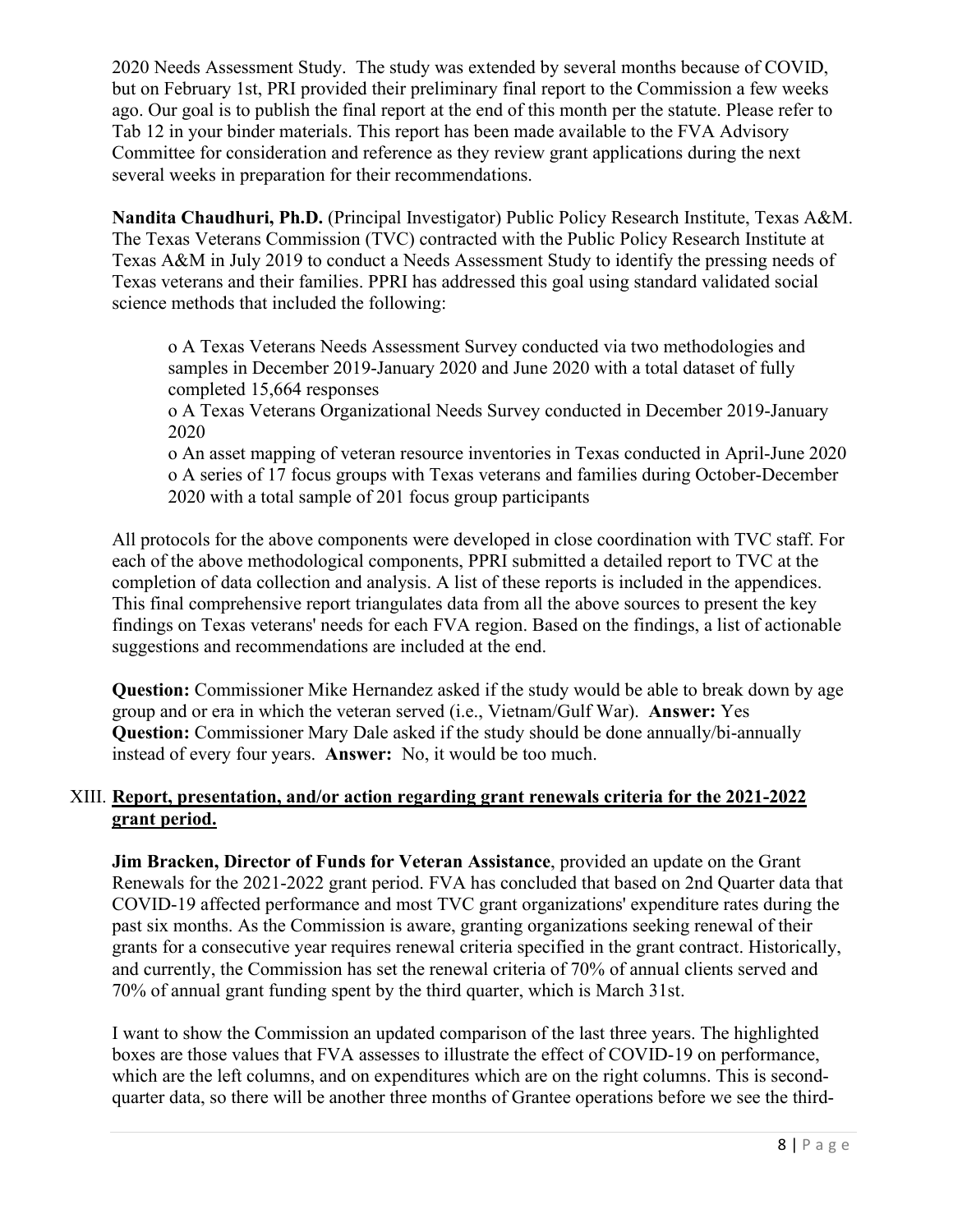quarter data. But FVA uses the second-quarter data to indicate how grants will perform by the end of the third quarter.

Of the 131 current grantees that the Commission awarded, 112 are eligible for renewal. You can see on this chart that 40 of them are general assistants, 23 are housing grants, 26 are Veteran Mental Health, 18 Treatment Court, and 5 Veteran County Service Officers. The 112 grantees are in the renewal eligibility pool, and altogether their grant award value exceeds 25 million. Note, 37 of the 112 met both of the 2nd Quarter benchmarks, which indicates they are most likely to meet the third-quarter performance. So, 33%, about a third of our grantees, are on the path to meet the third quarter benchmarks. If the third quarter renewal criteria were lowered from 70% to 50%, FVA predicts that at least 71 grantees will meet the 50% renewal criteria. This translates to approximately \$14.4 million in renewed grant funding for next year. For comparison on this slide's right-hand side, you will see that our model reflects if the renewal criteria were lowered even further from 70% down to 40%; FVAs prediction based on second-quarter data, 78 grantees would meet the renewal criteria, that is about 70% of all the grants, and that would equal in terms of grant funding to \$18.5.

FVA recommends the Commission's consideration to load the renewal criteria, from 70% down to at least 50% for both performance and expenditures, but not lower than 40%.

| <b>MOTION:</b>      | Approve criteria for grant renewals at 40% of the renewal criteria for the |
|---------------------|----------------------------------------------------------------------------|
|                     | $2021 - 2022$ grant period                                                 |
| <b>MADE BY:</b>     | Vice-Chair Kevin Barber                                                    |
| <b>SECONDED BY:</b> | Secretary Kimberlee Shaneyfelt                                             |
| <b>ACTION:</b>      | The motion passed unanimously                                              |

#### XIV. **Executive Director report.**

**Thomas Palladino, Executive Director,** provided a report on the agency's priorities and activities over the last quarter, meetings, and events he has attended to include relationships with other State and Federal veteran agencies.

# XVI. **Executive Session.**

None.

# XVII. **Discussion and take possible action on the items considered in Executive Session.** There were no items to act on.

# XVIII.**Discussion to set date, time, and location of next Commission Meeting**

The Commission agreed that the 3rd Quarterly Commission Meeting of FY21 would be held on Thursday, May 13, 2021, at 9:00 a.m. via gotowebinar.

# XIX. **Adjournment.**

Chairwoman Koerner asked each Commissioner for any closing remarks.

Each Commissioner extended their gratitude to Texas Veterans Commission staff for all their support and hard work in serving Texas Veterans.